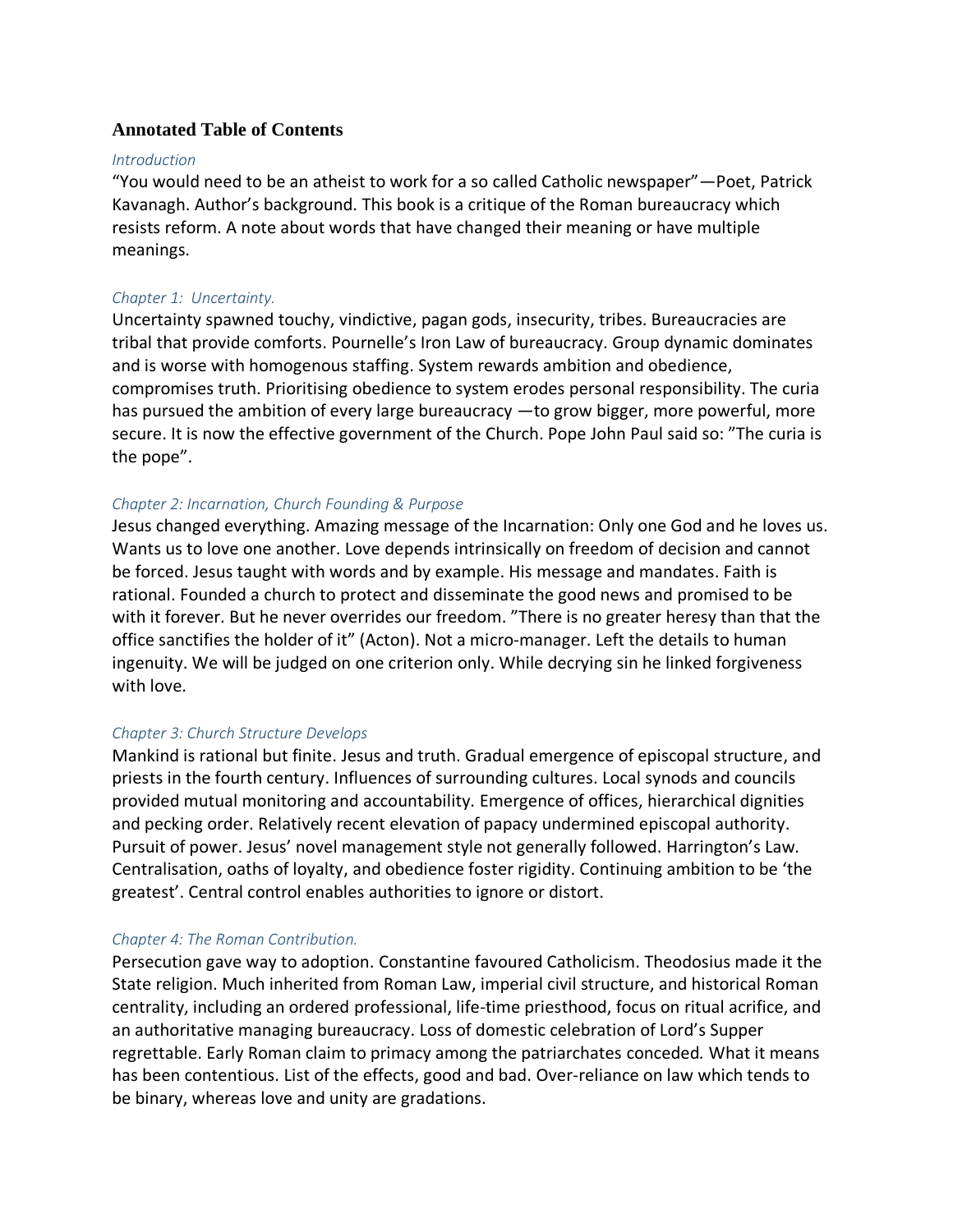### *Chapter 5: Alternate Demo Site on the Fringe.*

An alternate structure developed on the unconquered Western edge of the empire. Less influenced by Roman Law and administrative system. Centred on monasteries led by elected abbots rather than dioceses governed by powerful bishops. A nursery of selfless service. The Island of Saints and Scholars becomes a great missionary powerhouse which lasts for 600 years. Disproportionately great contribution to re-Christianisation of Europe. Era ended with conquest. Monasteries that survived Henry II succumbed under Henry VIII. The Irish experience proves that the Roman structure is not the only possible implementation of God's eternal plan for his church.

# *Chapter 6: Bureaucracy builds it power base .*

Locus of power within the papacy. As the state religion of the empire, Rome was the administrative centre of the Church. The papacy survived the collapse of the Western Empire. Tensions between Rome and patriarchates of the East. Scripture interpreted to meet secular ambitions and enhance power. Inability to listen to *sensus fidelium* or admit error. 20 key papacy decisions over 1400 years reviewed, each one enhanced the power of Rome. Zenith of ambition almost achieved in the two dogmas of Vatican I.

# *Chapter 7: Infallibility and its Genesis*

The original meaning of 'Apostolic Succession'. Irenaeus, against the heresies supported the primacy but not infallibility of Rome. Rejection of papal infallibility in 13<sup>th</sup> century. Ambition of Pope Pius IX traced through strategic campaign of twenty-four years. Juggling agenda and changing voting tradition to get it passed at Vatican I. Thunder and lightning over St Peter's. Infallibility defined subject to conditions. Winners and losers. Enforcement of dogmas on opponents.

# *Chapter 8: The fruits of Vatican I – EXTERNAL*

*The external effects: temporal*. Own goal. Predictable political backlash provoked. Kulturkampf in Germany copied, to much lesser extent, in other countries. Church loses members, property and influence. Leaders blame everybody but themselves.

*The external effects: ecclesial.* 'Irreformable' new obstacles to Christian unity knowingly created.

*The internal effects.* Authority of bishops undermined. Effort to circumvent the conditions for infallibility leads to widespread use of pseudo-infallibility, defence of which demands deception and coercion. Modernist crisis. Inquisition persecuted theologians who were seeking to make the Church relevant in a changing society. Distrust of modern research methods. Secret spy ring within clergy. Appointment of bishops monopolised to reflect policies of Roman establishment. Anglican Orders 'null and void', the implication being that among Anglicans the Eucharist is a 'sham' and Jesus does not honour his word.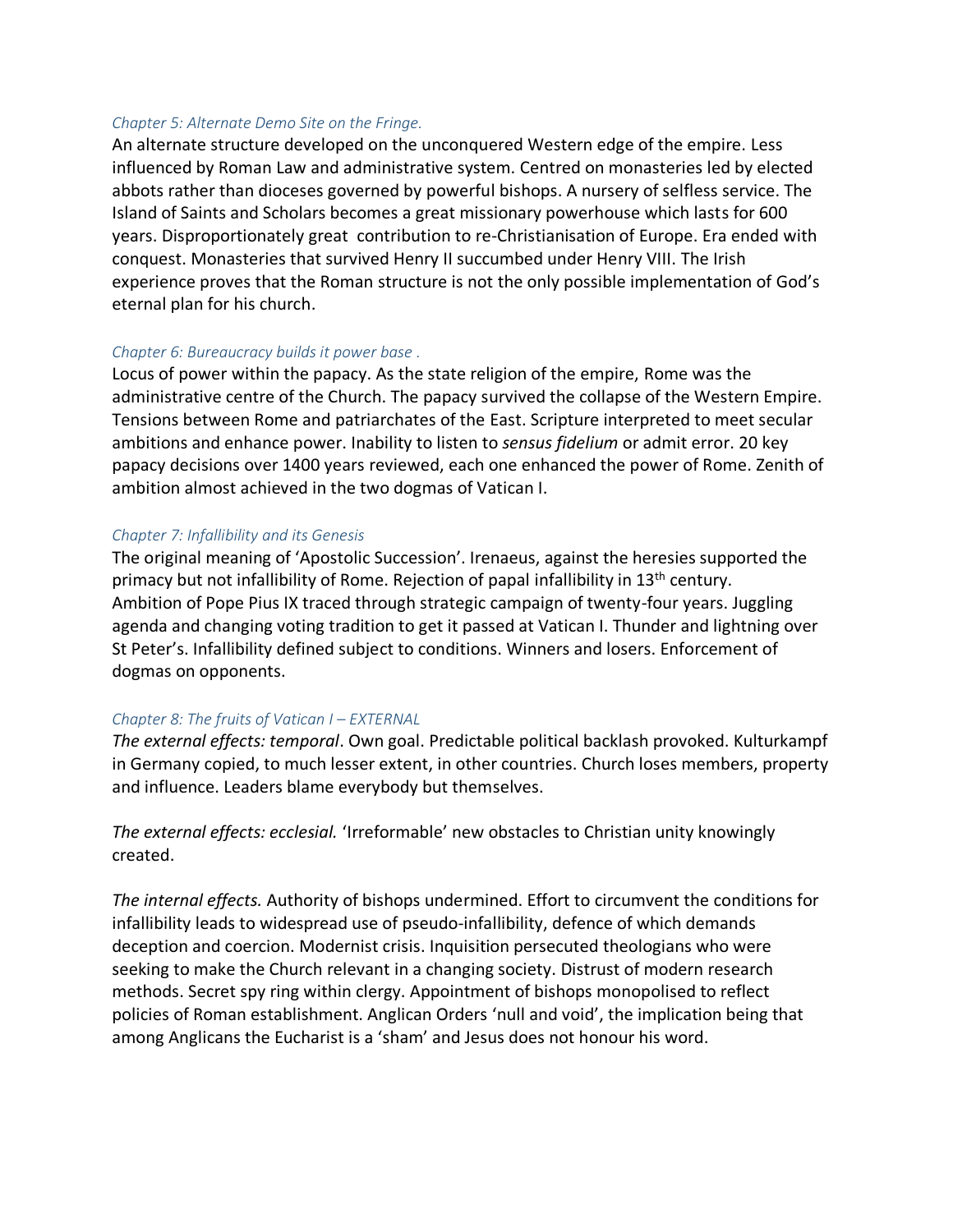#### *Chapter 9: The fruits of Vatican I – INTERNAL*

The dogma of infallibility caused another schism, was widely abused. The authority of bishops undermined. Oaths of fidelity, coercion. The appointment of bishops was monopolized. A new category of doctrine emerged: those widely accepted teachings that had never been infallibly defined. The scope and precision of infallibility was extended making virtually everything unchangeable despite the fact that more than 50 (listed) doctrines have changed. Rigidity reduces management options. 'Creeping infallibility' is more accurately named pseudo-infallibility. Its defense has proved costly in terms of integrity.

### *Chapter 10: Deceit, Coercion and Hypocrisy.*

Vatican II tried to limit the extent of infallibility to the deposit of faith, but the CDF circumvented this by adding to the deposit! Ecumenical status of Councils in the second millennium is questionable now that the other denominations are deemed to be Christian. The curial manipulation of popes. Attempts to deceive the faithful over teaching on contraception led to the loss of authority—exactly what the deceit was intended to avoid. Ongoing deception. The CDF use of coercion to defend dubious positions. The hypocrisy of invoking 'fidelity to the Lord Jesus' just once when it suited their case. 38 comparative examples of where this fidelity might be applied.. Pragmatic deception and shoddy scholarship. Own goals and the common factor underlying them: the curia forgets that Christianity is a voluntary way of living characterized by unselfish love. It focuses instead on policing a multiplicity of rules some of which are designed to empower itself or protect the privileges pf the profession.

### *Chapter11: Authority over the Sacraments.*

The Council of Trent settled the number of sacraments at seven. It stated that the Church has the power to modify the details provided the substance remains the same. The authorities have interpreted this authority accommodatingly, even to the point of making twenty changes in relation to the Eucharist. Which have taken it from being a social and prayerful gathering of like-minded people over an evening meal, to an individual obligation to be physically present under pain of mortal sin. The understanding of 'substance' has been reduced to a minimum. The papacy, that derives so much authority from Jesus' words to Peter, "Feed my lambs and my sheep", is prolonging a situation where large numbers of the faithful suffer an unnecessary eucharistic famine and inability to receive the sacrament of reconciliation. There are several remedies for the situation, but each would involve a breach of some pseudo-infallibility.

# *Chapter 12: The Priestly Ordination of Women*

Extended debate since 1971 which Rome has been losing. In 1994 a new doctrine based on authority instead. Two magisterial documents on the issue hopelessly inadequate, even misleading and contradictory. Fallacious reasoning. Shoddy scholarship required to support prejudgement by Paul VI in correspondence with Canterbury. Equating practice with revelation. Overlooked relevance of *'ex opere operato'* to issue. With arguments bankrupt, repeated attempts to rely on different formulas for infallibility. The two magisterial documents do not withstand the 'careful reading' recommended by Pope Francis. To support exclusion, truncation and misrepresentation of scripture. Curia makes plans to lie in an Apostolic Letter. The question: "Can a woman be ordained?" is a different question now because our understanding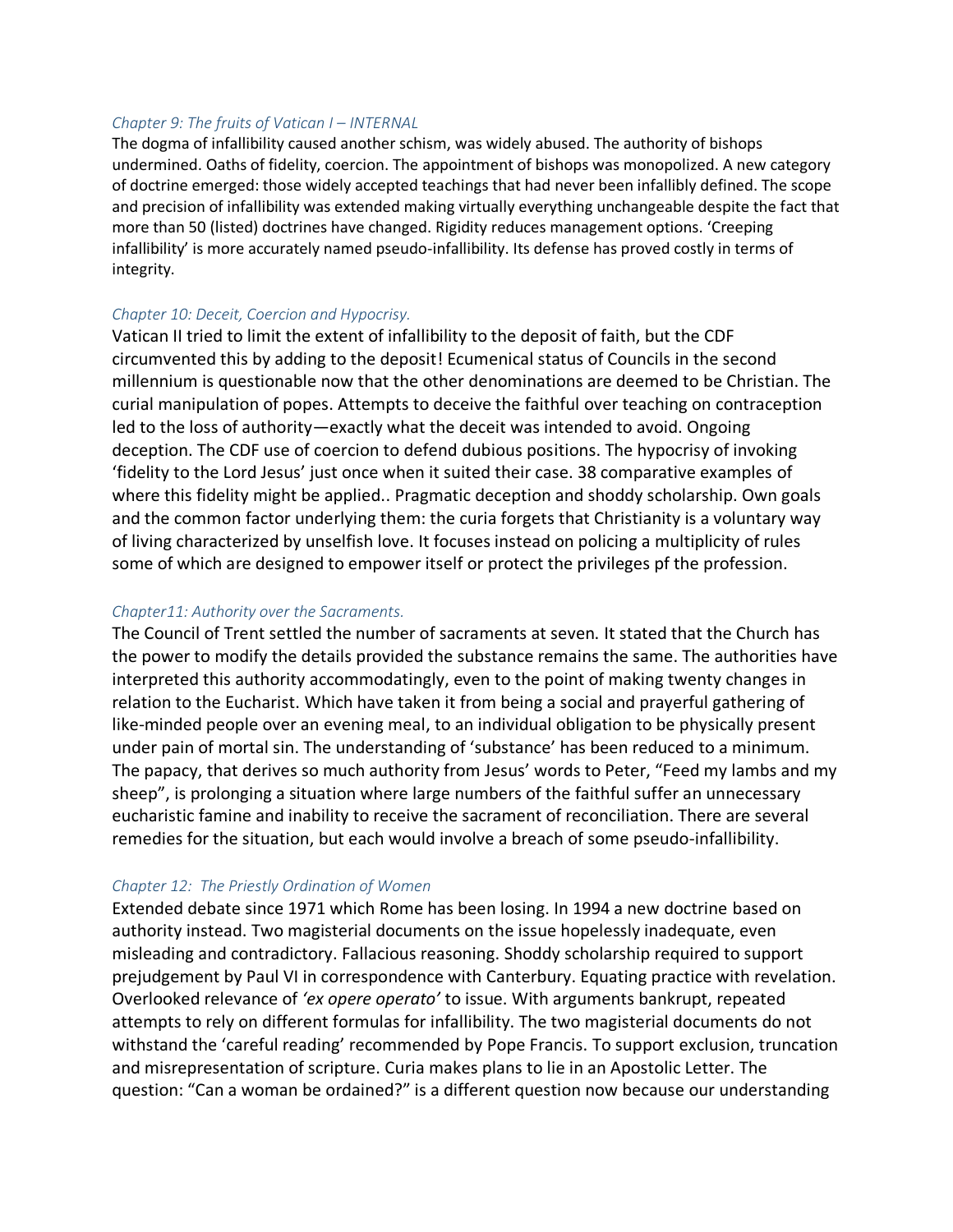of what it is to be a woman has changed. The embarrassing issue of the substance of the sacrament. Is ordination really necessary? Failure to link teaching with general gospel values.

### *Chapter 13: Unwinding a Council*

The Roman Curia saw Vatican II as a threat to its hegemony and was in damage limitation mode from the day Pope John XXIII announced his intention of summoning it. They prevented the 'supreme authority' in the Church from having a reasoned discussion of celibacy and contraception, issues that have haunted the Church ever since. The curia formed the core of the small minority resisting reform. They gained control of subsequent implementation by getting the Pope to set up a Synod of Bishops under curial control. The long-delayed updating of Canon Law ensured that Collegiality was still-born. The warmth of ecumenism was quickly chilled. The curia ignored the potential of the 'hierarchy of truths' and obstructed the recommended rethink of moral theology. The common element in every action is the need for the bureaucracy to protect its own power. Basic to this is the need to keep the bishops from acting together.

# *Chapter 14: Rethinking Moral Theology (MT)*

The need to free MT from its subjugation to Canon Law and ground it in scripture was one of the courageous insights of Vatican II. It was proposed as a suitable area for joint study with other denominations. Theologians who started work on the issue, however, were silenced and persecuted by the curia, in a manner itself immoral. Their work was threatening to undermine or unmask a lot of pseudo-infallibility. The encyclical *Veritatis Splendor* cynically misused *Lumen Gentium* in an effort to refocus MT on law and precept, with particular reference to the widely rejected teaching of *Humanae Vitae.* The Synod of Bishops would have been more constructive and enduring had the revision of MT been allowed to happen first. The cart before the horse. A Christly moral theology would probably focus on virtue rather than sin, and see the ecological movement as caring love for one's neighbour. It might inspire more people to be less self-centered and live their Christianity.

# *Chapter 15 : Systemic Management Weakness*

The combination of inherent bureaucratic self-centredness, widespread pseudo-infallibility and the policy of never admitting an error or wrongdoing has left the curia in a state of management paralysis. The papacy is incapacitated in relation to eucharistic famine, shortage of ministers, loss of credibility, shrinking congregations, ecumenism, its own part in the sexual abuse cover-ups and lack of proper financial controls. Ten examples of systemic management failings are reviewed.

The restriction of recruitment for positions of authority to ordained personnel with seminary formation perpetuates these problems. It makes group-think pervasive and ensures that committees are homogenous and compliant. Experts consulted to help with financial control and the response to the pedophile crisis have been fired or resigned, in frustration at being blocked.